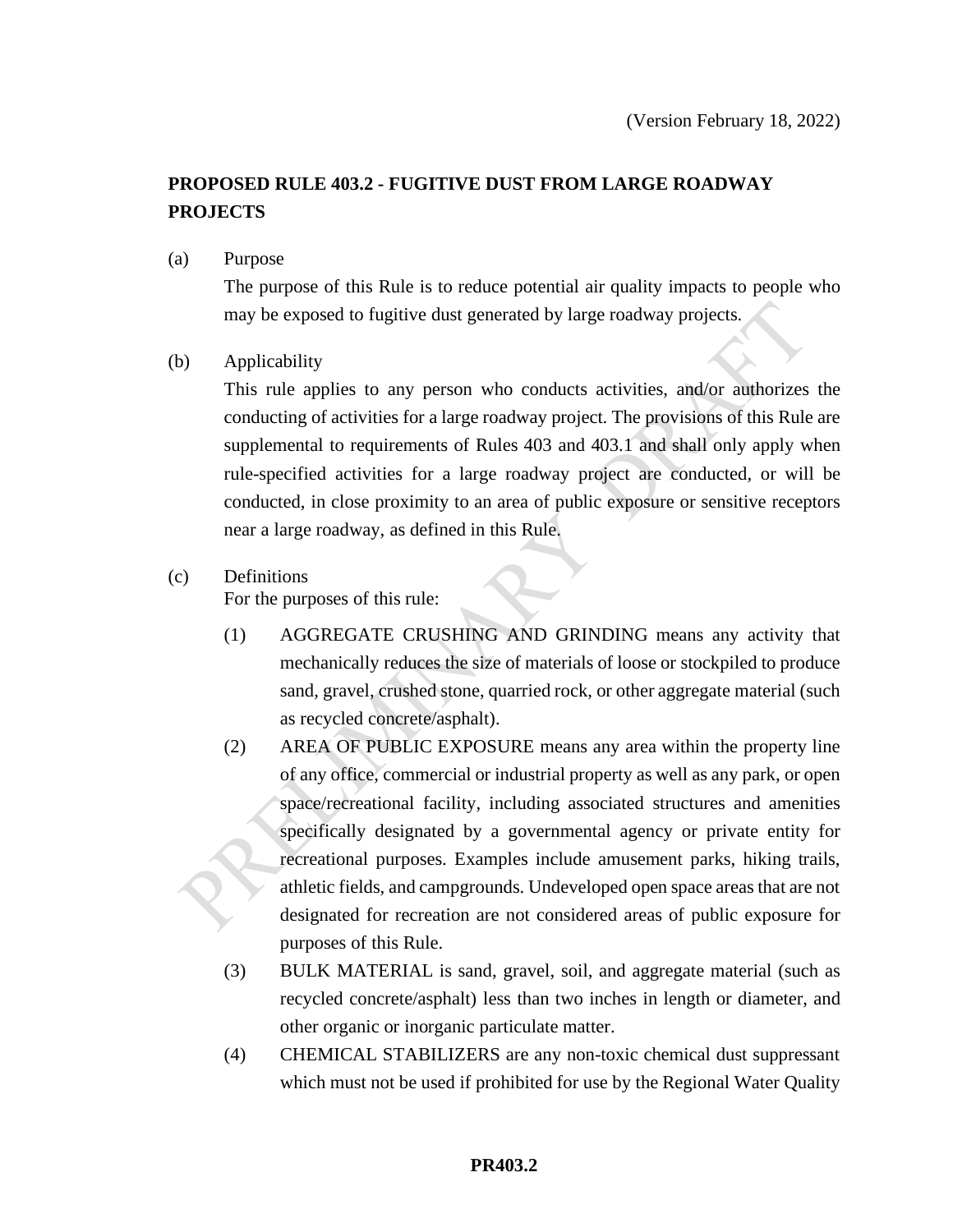Control Boards, the California Air Resources Board, the U.S. Environmental Protection Agency (U.S. EPA), or any applicable law, rule or regulation. The chemical stabilizers shall meet any specifications, criteria, or tests required by any federal, state, or local water agency. Unless otherwise indicated, the use of a non-toxic chemical stabilizer shall be of sufficient concentration and application frequency to maintain a stabilized surface.

- (5) CONSTRUCTION/DEMOLITION ACTIVITIES means any mechanical activities conducted in preparation of, or related to, the building, alteration, rehabilitation, demolition or improvement of property, including, but not limited to the following activities: grading, excavation, loading and unloading, cutting, grinding, milling, (cold) planing, shaping, or ground breaking.
- (6) CONSTRUCTION VEHICLE means graders, bulldozers, excavators, cranes, loaders, backhoes, tractors, haul trucks and other similar vehicles used at a large roadway project.
- (7) CONTRACTOR means any person who has a contractual arrangement to establish or conduct activities at a large roadway project for another person.
- (8) DISTURBED SURFACE AREA means a portion of the earth's surface which has been physically moved, uncovered, destabilized, or otherwise modified from its undisturbed natural soil condition, thereby increasing the potential for emission of fugitive dust. This definition excludes those areas which have:
	- (A) been restored to a natural state, such that the vegetative ground cover and soil characteristics are similar to adjacent or nearby natural conditions;
	- (B) been paved or otherwise covered by a permanent structure; or
	- (C) sustained a vegetative ground cover of at least 70 percent of the native cover for a particular area for at least 30 days.
- (9) DUST CONTROL SUPERVISOR means a person with the authority to expeditiously employ sufficient dust mitigation measures to ensure compliance with all requirements of this Rule.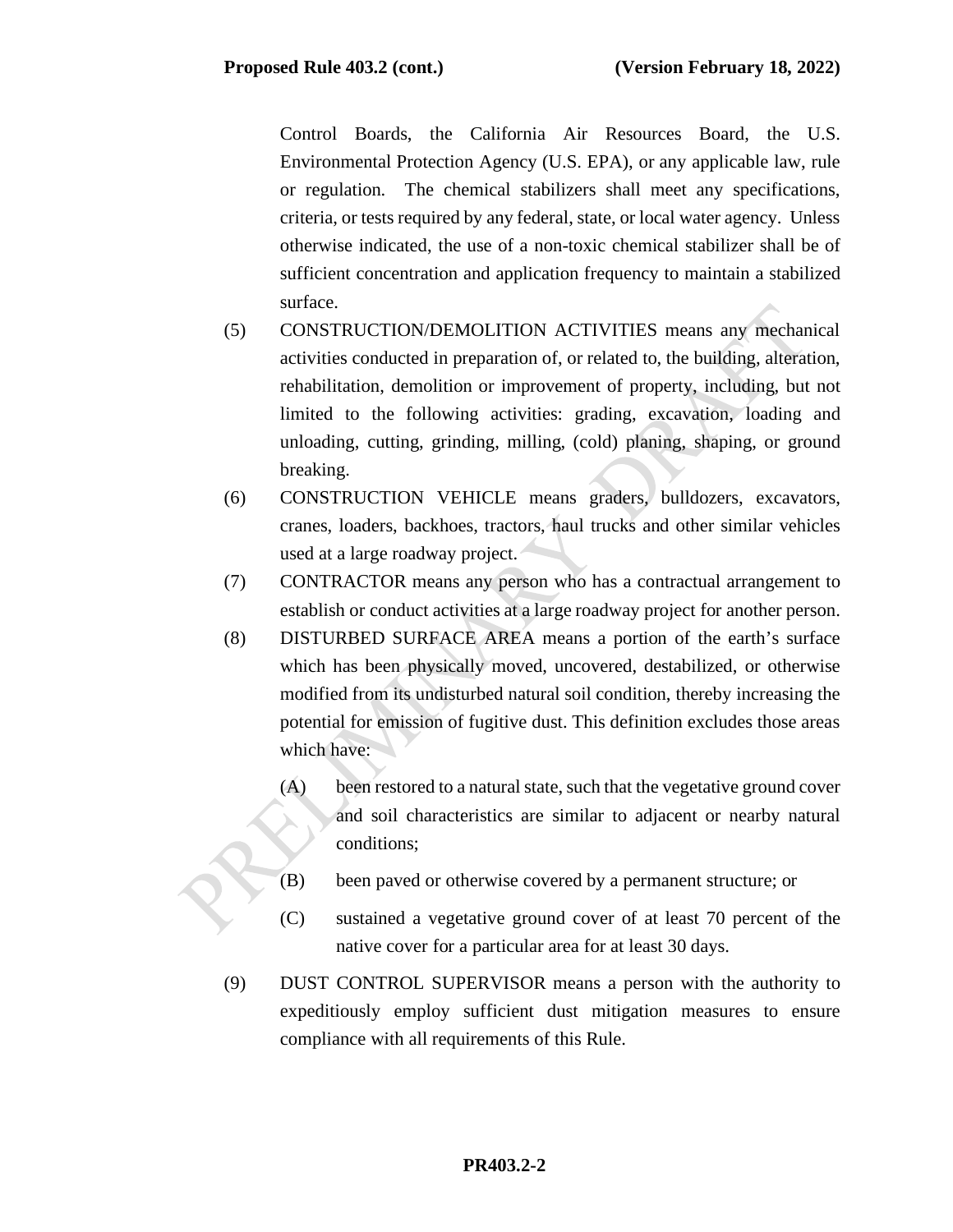- (10) DUST SUPPRESSANT means water, hygroscopic materials, or non-toxic chemical stabilizers used as a treatment material to reduce fugitive dust emissions.
- (11) EARTH-MOVING ACTIVITIES means the use of equipment for any activity where soil is being moved or uncovered including, but not limited to the following: grading, earth cutting and filling operations, loading or unloading of dirt or bulk materials, adding to or removing from material piles of bulk materials, landfill operations, weed abatement through disking, and soil mulching.
- (12) FUGITIVE DUST means any solid particulate matter that becomes airborne, other than that emitted from an exhaust stack, directly or indirectly as a result of the activities of any person.
- (13) LARGE ROADWAY means any portion of a roadway with an annual daily average number of vehicle trips in excess of 100,000 based on the most recent Federal Highway Administration (FHA) Average Annual Daily Traffic (AADT) data available.
- (14) LARGE ROADWAY PROJECT means the construction/demolition, improvement, repair, or maintenance of a large roadway, including any adjacent property associated with the large roadway such as a bridge, overpass, or onramp.
- (15) MATERIAL PILE means any accumulation of bulk materials, construction/demolition debris, excavated material, or typical roadway material which is not fully enclosed and attains a height of three feet or more and a total surface area of 150 or more square feet. Material piles located within 25 feet of each other as measured from the closest edge of each pile shall be considered a single material pile.
- (16) PARTICULATE MATTER means any material, except uncombined water, which exists in a finely divided form as a liquid or solid at standard conditions.
- (17) PAVED ROAD means a public or private improved street, highway, alley, public way, or easement that is covered by typical roadway materials, but excluding access roadways that connect a facility with a public paved roadway and are not open to through traffic. Public paved roads are those open to public access and that are owned by any federal, state, county,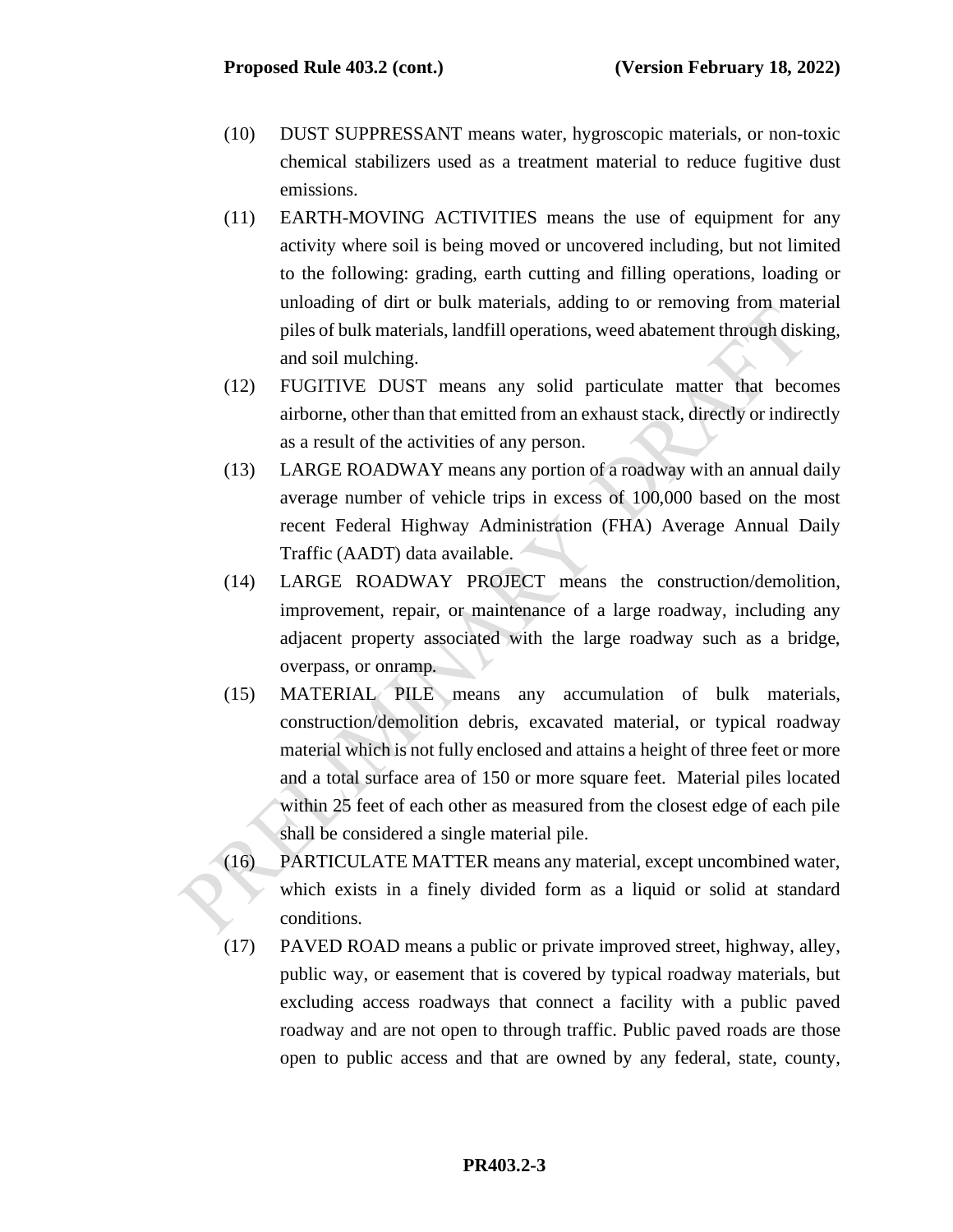municipal or any other governmental or quasi-governmental agencies. Private paved roads are any paved roads not defined as public.

- (18) PERSON means any individual, firm, association, organization, partnership, business trust, corporation, company, contractor, supplier, installer, user or owner, or any state or local governmental agency or public district or any other officer or employee thereof.
- (19) SCHOOL means any public or private education center, including juvenile detention facilities with classrooms, used for the education of more than 12 children at the education center in kindergarten through grade 12. A school also includes an Early Learning and Developmental Program by the U.S. Department of Education or any state or local early learning and development programs such as preschools, Early Head Starts, Head Start, First Five, and Child Development Centers. A school does not include any private education center in which education is primarily conducted in private homes. A school includes any building or structure, playground, athletic field, or other area of school property.
- (20) SENSITIVE RECEPTOR means a residence including private homes, condominiums, apartments, and living quarters, schools, preschools, daycare centers and health facilities such as hospitals or retirement and nursing homes. A sensitive receptor includes long term care hospitals, hospices, prisons, and dormitories or similar live-in housing.
- (21) STABILIZE means sufficient use (of both amount and frequency) of a dust suppressant to ensure compliance with the fugitive dust control measures of this Rule.
- (22) TRACK OUT means any bulk material that adheres to and agglomerates on the exterior surface of motor vehicles, haul trucks, and equipment (including tires) that have been released onto a paved road and can be removed by a vacuum sweeper or a boom sweeper under normal operating conditions.
- (23) TYPICAL ROADWAY MATERIALS means concrete, asphaltic concrete, recycled asphalt, asphalt, or any other material of equivalent performance as determined by the Executive Officer.
- (24) UNPAVED ROADS means any unsealed or unpaved roads, equipment paths, or travel ways that are not covered by typical roadway materials. Public unpaved roads are any unpaved roadway owned by federal, state,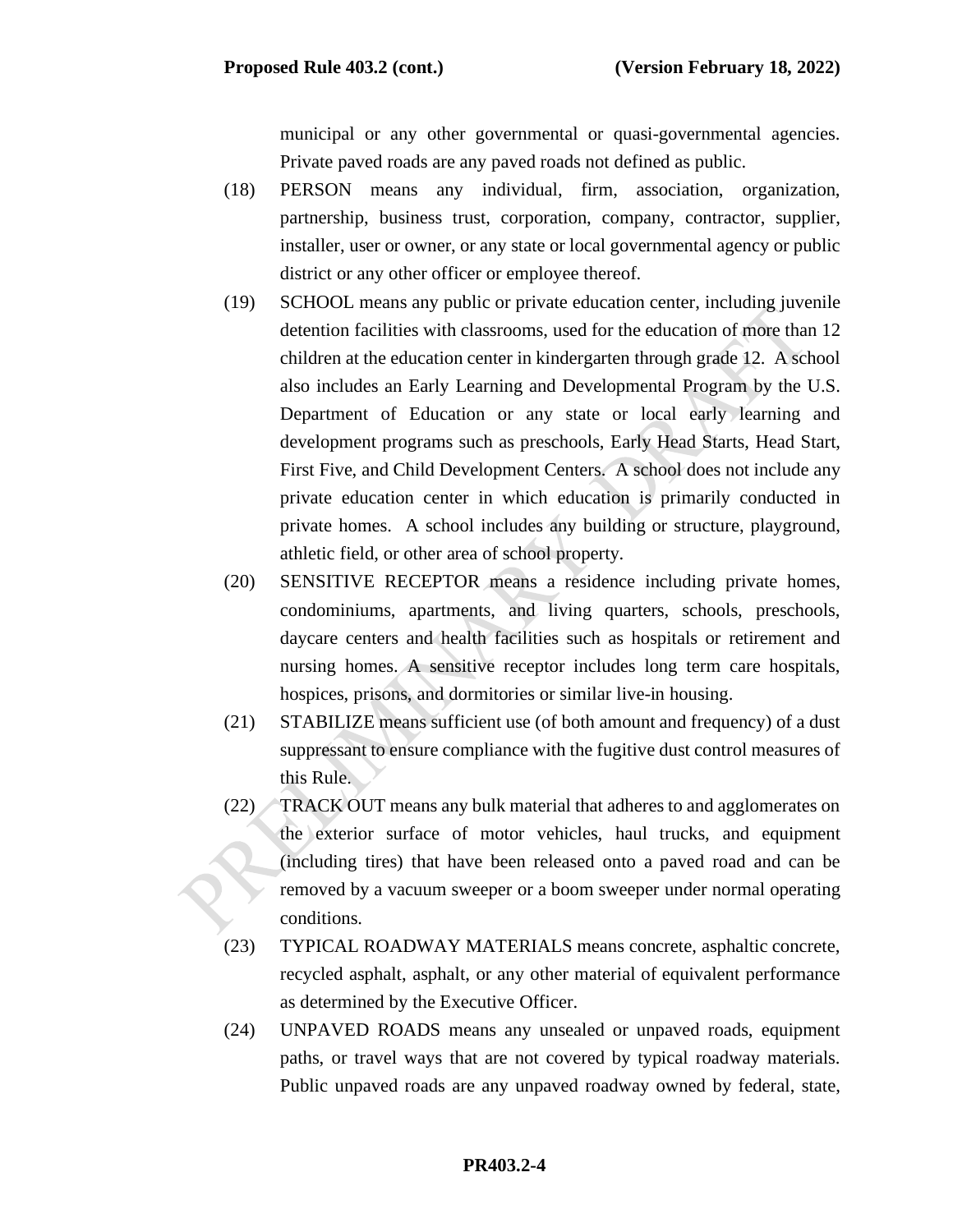county, municipal or other governmental or quasi-governmental agencies. Private unpaved roads are all other unpaved roadways not defined as public.

- (d) Requirements
	- (1) Beginning [six (6) months after Date of Adoption] for any Large Roadway Project, no person shall conduct aggregate crushing and grinding operations or maintain a material pile at a large roadway project within a distance of 100 feet of an area of public exposure or sensitive receptor. Distances shall be measured from the nearest edge or perimeter of the specified activity or material pile for the large roadway project to the closest point of the property line of the nearest sensitive receptor, or location within an area of public exposure that is officially designated for use by the public.
	- (2) Beginning [six (6) months after Date of Adoption] for any large roadway project, a person conducting any of the following activities at a large roadway project that is located within 500 feet of an area of public exposure, or 1,000 feet of a sensitive receptor, shall comply with the provisions of subdivision (e) Additional Requirements, and subdivision (f) Recordkeeping:
		- (A) Aggregate crushing and grinding operations;
		- (B) Construction/demolition activities;
		- (C) Earth-moving or any other mechanical activity that results in disturbed surface areas;
		- (D) Movement of construction vehicles over paved and unpaved roads; or
		- (E) Maintenance of material piles.

Distances shall be measured from the nearest edge or perimeter of the specified activity or material pile for the large roadway project to the closest point of the property line of the nearest sensitive receptor, or location within an area of public exposure.

(e) Additional Requirements

Any person who conducts or authorizes the conducting of activities for a large roadway project subject to paragraph  $(d)(2)$  shall comply with the requirements specified in paragraphs  $(e)(1)$  through  $(e)(4)$ :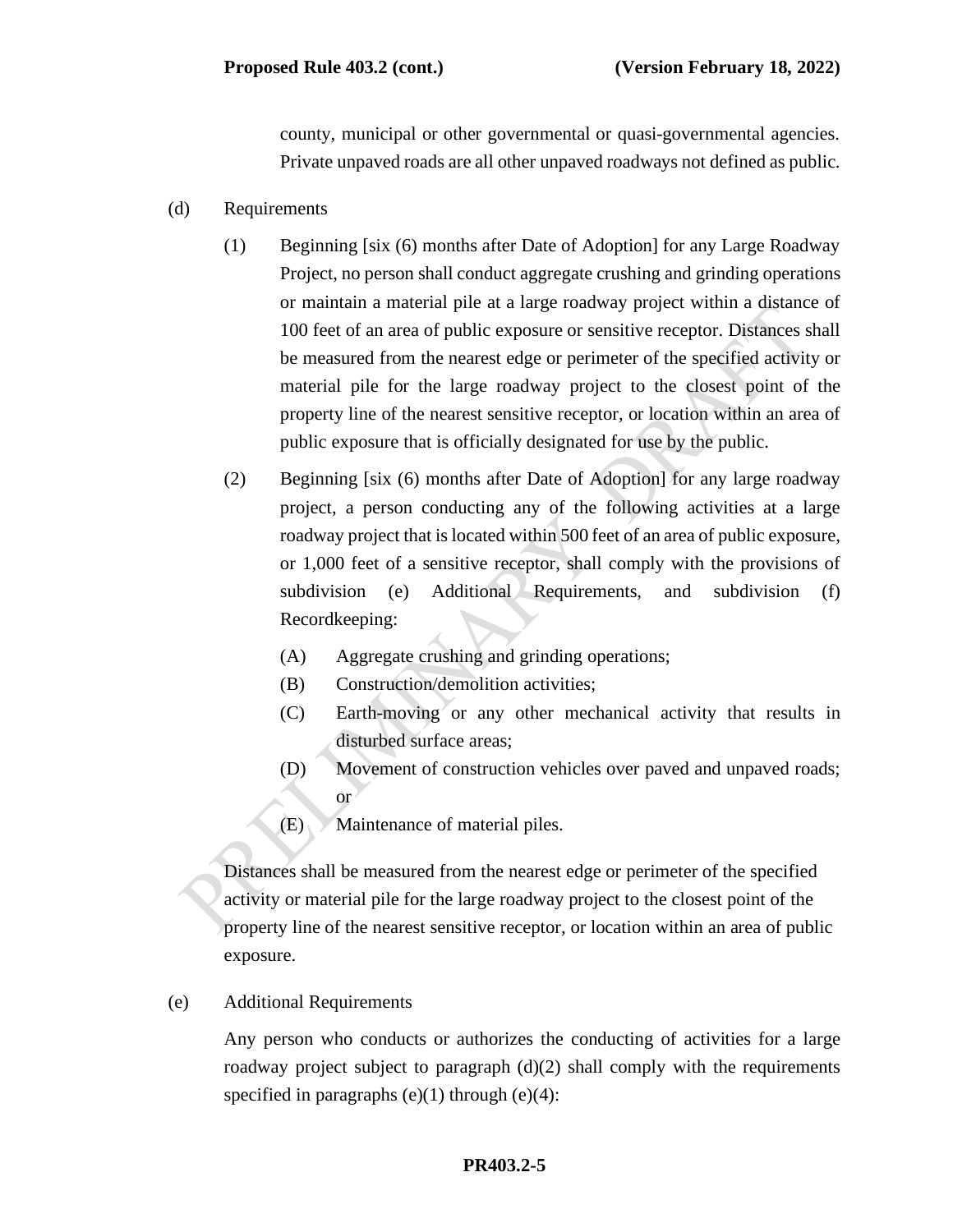# (1) Dust Control Supervisor

Identify and designate a dust control supervisor that:

- (A) is employed by or contracted with the property owner, developer, or other persons responsible for the large roadway project;
- (B) is on the site or available on-site within 30 minutes during working hours;
- (C) has completed South Coast AQMD Fugitive Dust Control Class and holds a valid Certificate of Completion for the class; and
- (D) is responsible for responding to air quality issue inquiries regarding the large roadway project.
- (2) Control Measures

 $\blacksquare$ 

Use the following applicable control measures to prevent fugitive dust/visible emissions:

|  | Table 1 - Large Roadway Project Control Measures |  |  |  |
|--|--------------------------------------------------|--|--|--|
|--|--------------------------------------------------|--|--|--|

| Aggregate Crushing and<br><b>Grinding Operations</b>                                                | Stabilize surfaces prior to operation of<br>equipment (including construction vehicles<br>such as bulldozers, cranes or backhoes) and                                                                                                                                                                                                                        |
|-----------------------------------------------------------------------------------------------------|--------------------------------------------------------------------------------------------------------------------------------------------------------------------------------------------------------------------------------------------------------------------------------------------------------------------------------------------------------------|
|                                                                                                     | prior to any crushing and grinding; and<br>Stabilize aggregate material piles after<br>crushing and grinding by applying a dust<br>suppressant to prevent dust plumes from<br>extending farther than 100 feet as measured<br>from the nearest edge or perimeter of the<br>operation/material pile or equipment location<br>within the large roadway project. |
| Earth Moving Activities;<br>Construction/Demolition;<br>Disturbed Surface<br><sub>or</sub><br>Areas | Apply dust suppressant as necessary to<br>maintain a stabilized surface and to prevent<br>visible emissions from extending farther than<br>100 feet as measured from the nearest edge or<br>perimeter of the operation/material pile or<br>equipment location within the large roadway<br>project.                                                           |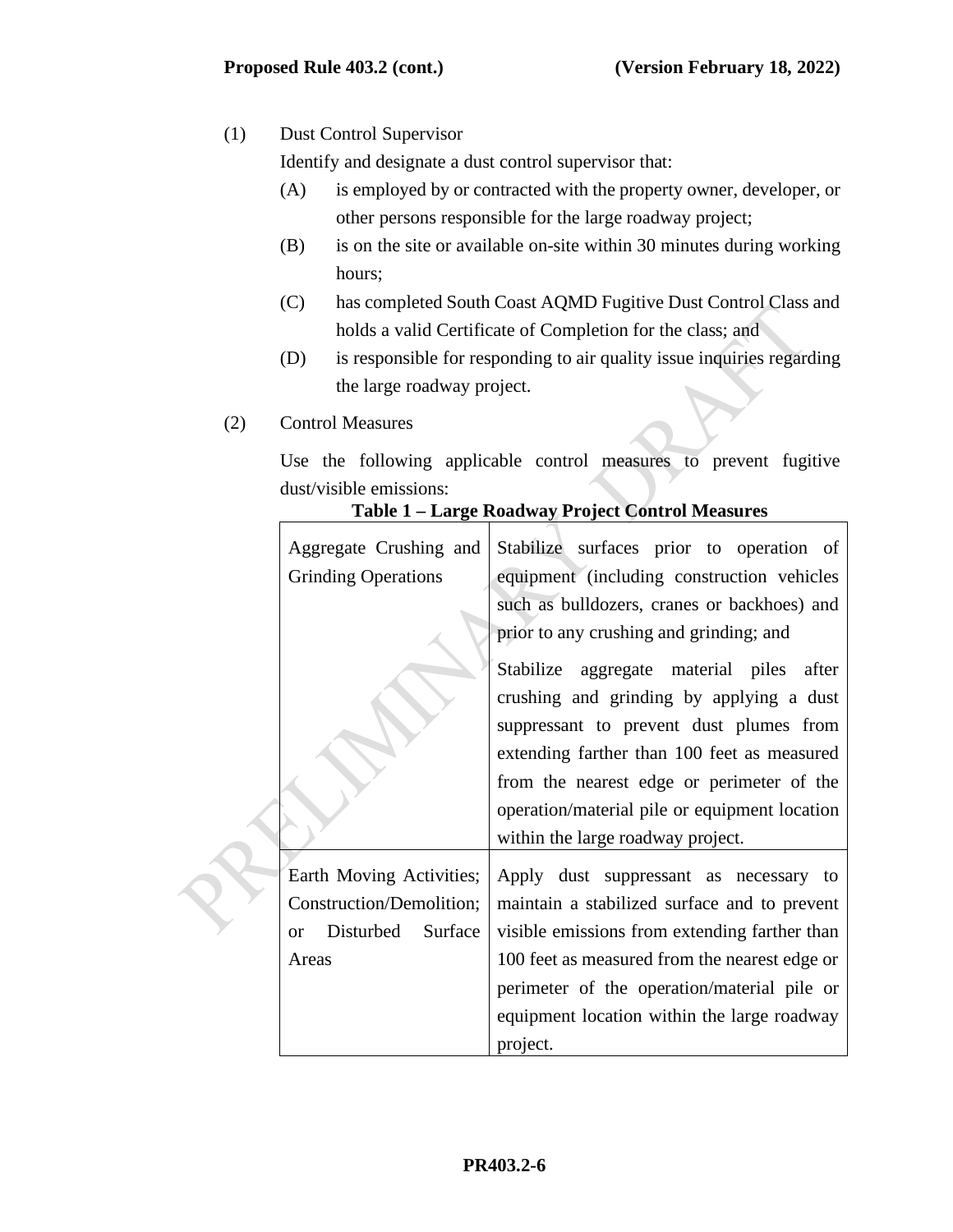| Dust from Construction<br>Vehicles<br>(Implement all controls)      | Apply dust suppressant as necessary to<br>prevent visible emissions during vehicle<br>operation; and<br>Limit vehicle speed to 15 miles per hour on<br>roadways; and                                                                        |
|---------------------------------------------------------------------|---------------------------------------------------------------------------------------------------------------------------------------------------------------------------------------------------------------------------------------------|
|                                                                     | Cover frequently traveled unpaved roads and<br>unpaved parking areas with low silt content<br>material (i.e., asphalt, concrete, recycled road<br>base, or gravel to a minimum depth of four<br>inches); and                                |
|                                                                     | Treat unpaved roads with a dust suppressant,<br>mulch, or other cover to maintain a stabilized<br>surface; and                                                                                                                              |
|                                                                     | Remove dust from paved roadways and<br>construction vehicles as required to prevent<br>track out or entrained dust by washing,<br>vacuum sweeping, broom sweeping or any<br>other mechanical means that does not generate<br>fugitive dust. |
| <b>Material Piles</b><br>(One or more controls                      | Maintain below a maximum height of 20 feet;<br>and                                                                                                                                                                                          |
| measures, as needed, to<br>fugitive<br>dust  <br>ensure<br>control) | Apply dust suppressant as necessary, but no<br>less than twice per hour to maintain a<br>stabilized<br>surface<br>and prevent<br>visible<br>emissions from extending farther than 100<br>feet as measured from the nearest edge or          |
|                                                                     | perimeter of the operation/material pile or<br>equipment location; or<br>Install coverings; or                                                                                                                                              |
|                                                                     | Install an enclosure with a minimum of three<br>sides (the open side of which will face farthest<br>from potentially impacted areas) and walls                                                                                              |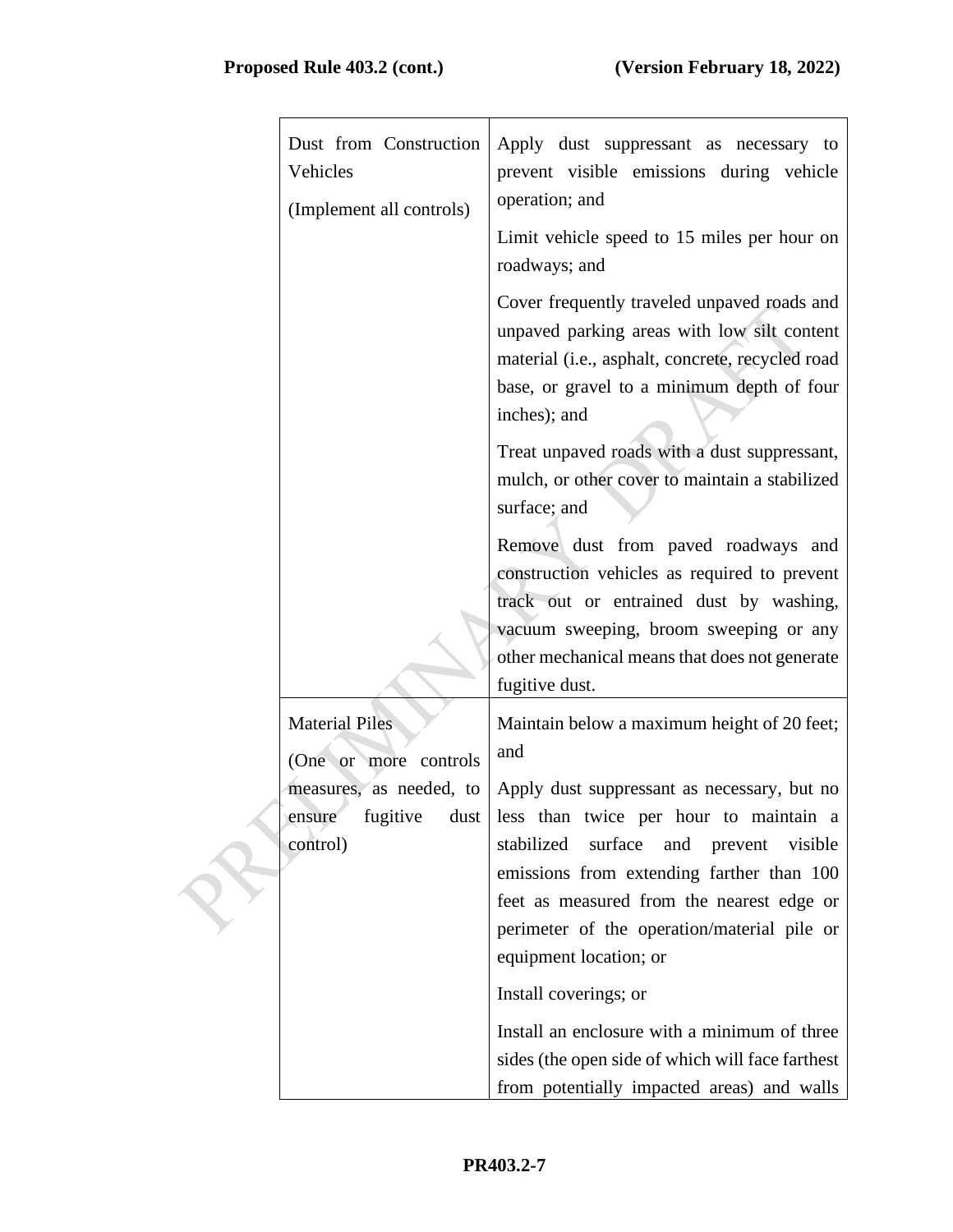| with a maximum porosity of 50 percent and a  |
|----------------------------------------------|
| minimum height equal to the highest point of |
| the material pile.                           |

# (3) Signage

Prior to commencement of activities for a large roadway project pursuant to paragraph (d)(2), install and maintain project signage that, at a minimum, meets the following:

- (A) Signage must be located within 50 feet of each project site entrance.
- (B) A maximum of four signs are required per large roadway project.
- (C) One sign is sufficient for multiple site entrances located within 300 yards of each other.
- (D) Signage shall be 1 inch A/C laminated plywood board or similar strength and durability material with dimensions of 48 inches by 96 inches.
- (E) Sign background must contrast with lettering, typically black text with white background.
- (F) The lower edge of the sign board must be a minimum of 6 feet and a maximum of 7 feet above grade.
- (G) The telephone listed for the contact must be a local or a toll-free number and shall be accessible 24 hours per day.
- (H) At a minimum, each sign shall include the following information, with text height as shown on the right side of the sign template below, and an accessible 24 hours per day local or toll-free phone number for contacting the large roadway project responsible person(s) or dust control supervisor regarding fugitive dust issues: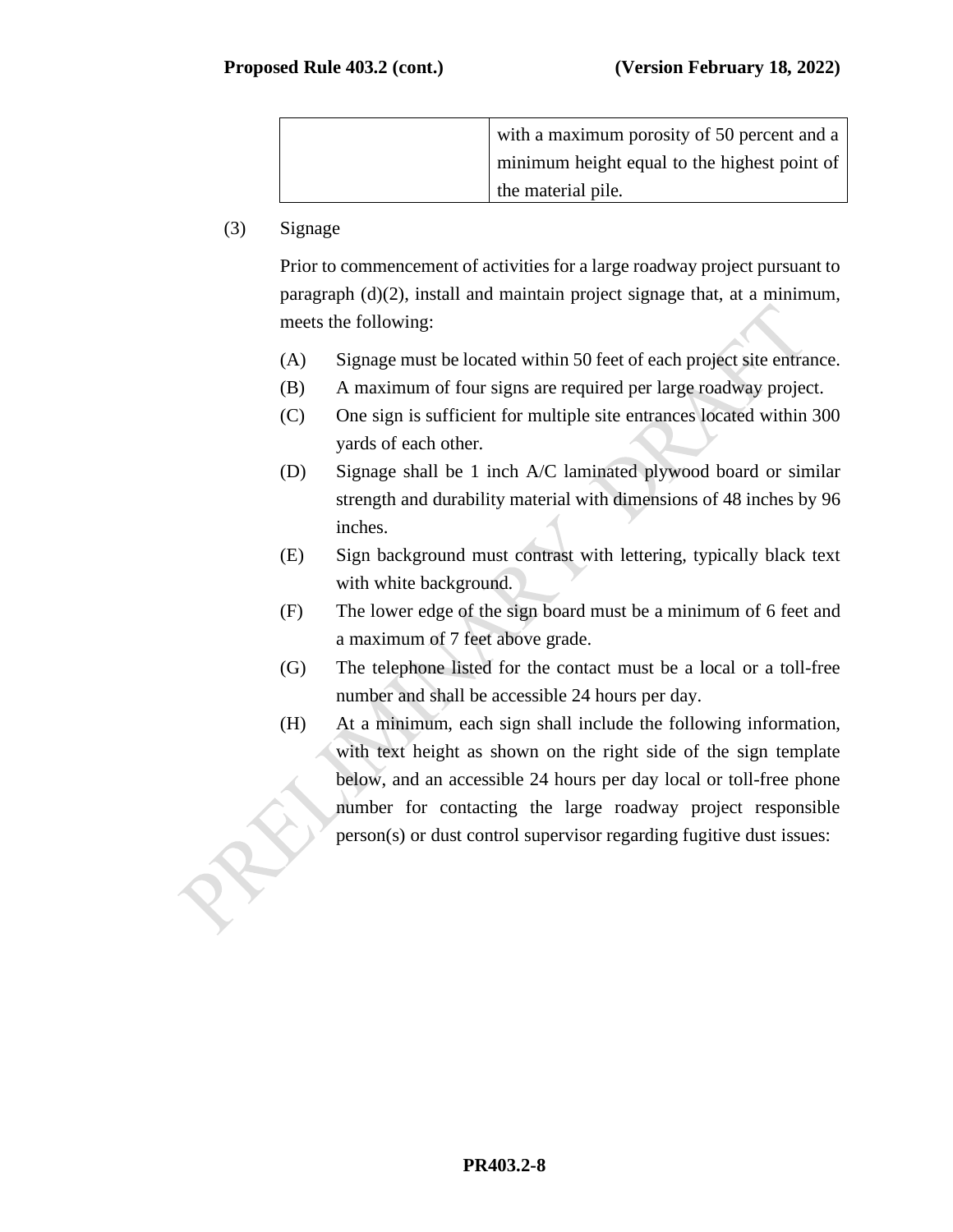| <b>Sign Content</b>                                                                 | Height<br>(inches) |
|-------------------------------------------------------------------------------------|--------------------|
| Permit # (if applicable)                                                            | 4                  |
| Site Name                                                                           | 4                  |
| Project Name / Tract ####                                                           | 4                  |
| IF YOU SEE DUST COMING FROM THIS<br>PROJECT CALL                                    | 4                  |
| Name, Phone Number (###) ###-####                                                   | 6                  |
| If you do not receive a response, please call South<br>Coast AQMD at 1-800-CUT-SMOG | 3                  |

**Table 2 – Text Height for Signage**

## (4) Notification

The dust control supervisor or other responsible person for the large roadway project shall comply with the following notification requirement:

- (A) Areas of Public Exposure and Sensitive Receptors At least 120 hours prior to commencement of activities for a large roadway project pursuant to paragraph (d)(2), the dust control supervisor or other responsible person shall notify the owner(s) or occupant(s) of occupied buildings or open space/recreational facility management as applicable, in writing, which shall at a minimum include the following information:
	- (i) Large roadway project dust control supervisor contact information including contact name, company/agency name, address, telephone number, and e-mail address; and
	- (ii) Estimated duration of the project including commencement and completion dates, and
	- (iii) Location of the large roadway project, including address and/or coordinates, and a map depicting the location of the site.
- (B) South Coast AQMD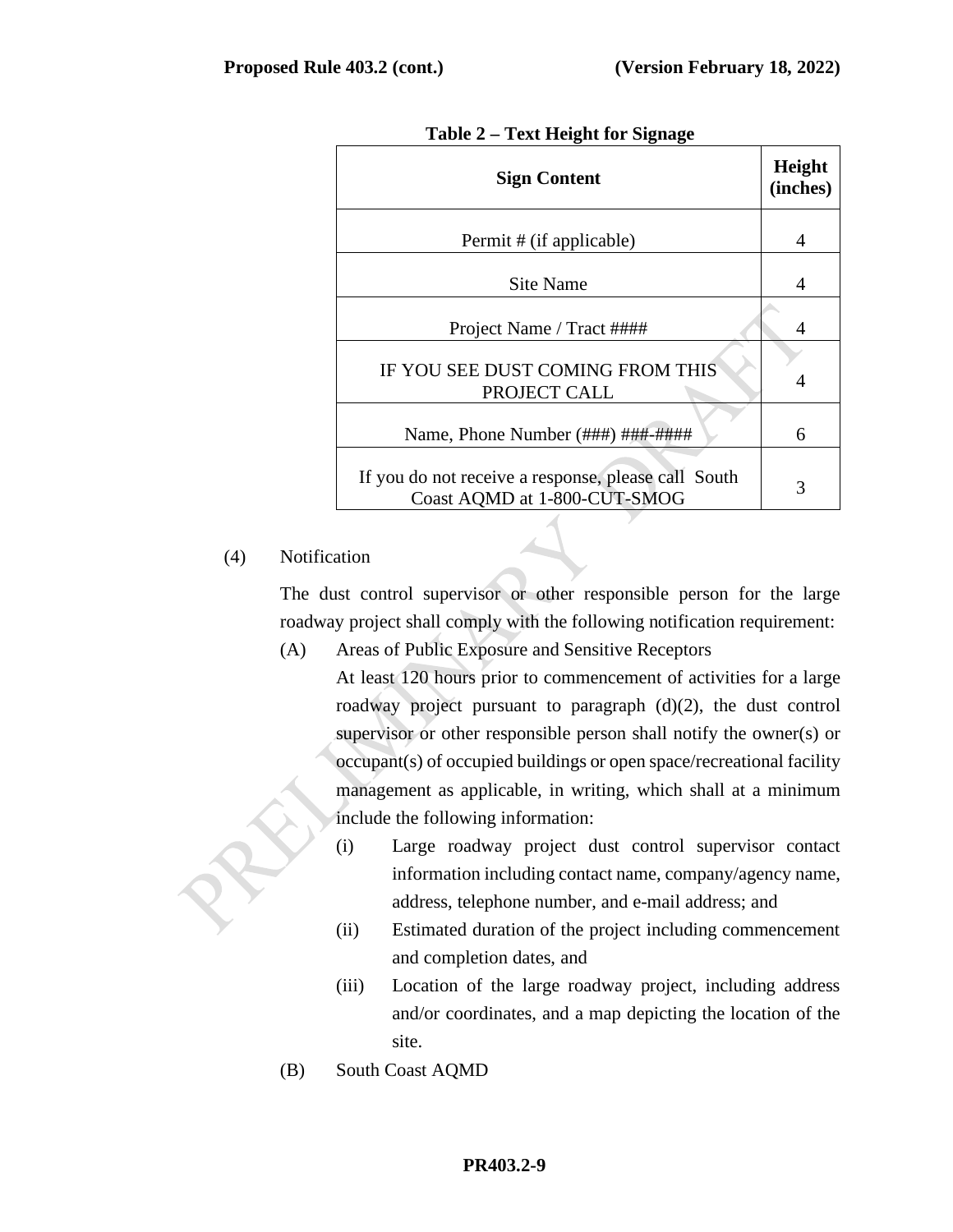At least 120 hours prior to commencement of activities for a large roadway project pursuant to paragraph (d)(2), the dust control supervisor or other responsible person shall notify the Executive Officer in writing, and shall at a minimum include the following information:

- (i) Large roadway project contact information including name, company/agency name, address, telephone number, and email address of all responsible persons including the dust control supervisor;
- (ii) Location of the large roadway project, including address and/or coordinates, and a map depicting the location of the site;
- (iii) Estimated duration of the large roadway project including commencement and completion dates; and
- (iv) A list of permitted aggregate crushing and grinding equipment, and equipment subject to the California Air Resources Board (CARB) Portable Equipment Registration Program (PERP).

## (f) Recordkeeping

- (1) The responsible person for the large roadway project shall maintain daily records of the required fugitive dust control measures pursuant to paragraph (e)(2) for a large roadway project documenting:
	- (A) Each type of activity conducted and the associated permitted powered equipment with the potential to generate fugitive dust;
	- (B) The specific fugitive dust control measures taken for each activity or equipment; and
	- (C) The frequency of fugitive dust control measures implemented.
- (2) Records shall be retained for a minimum of three years by the responsible person for the large roadway project and shall be made available to the Executive Officer upon request.
- (g) Exemptions
	- (1) Any activities conducted for a large roadway project conducted during emergency life-threatening situations, where a sudden, unexpected

#### **PR403.2-10**